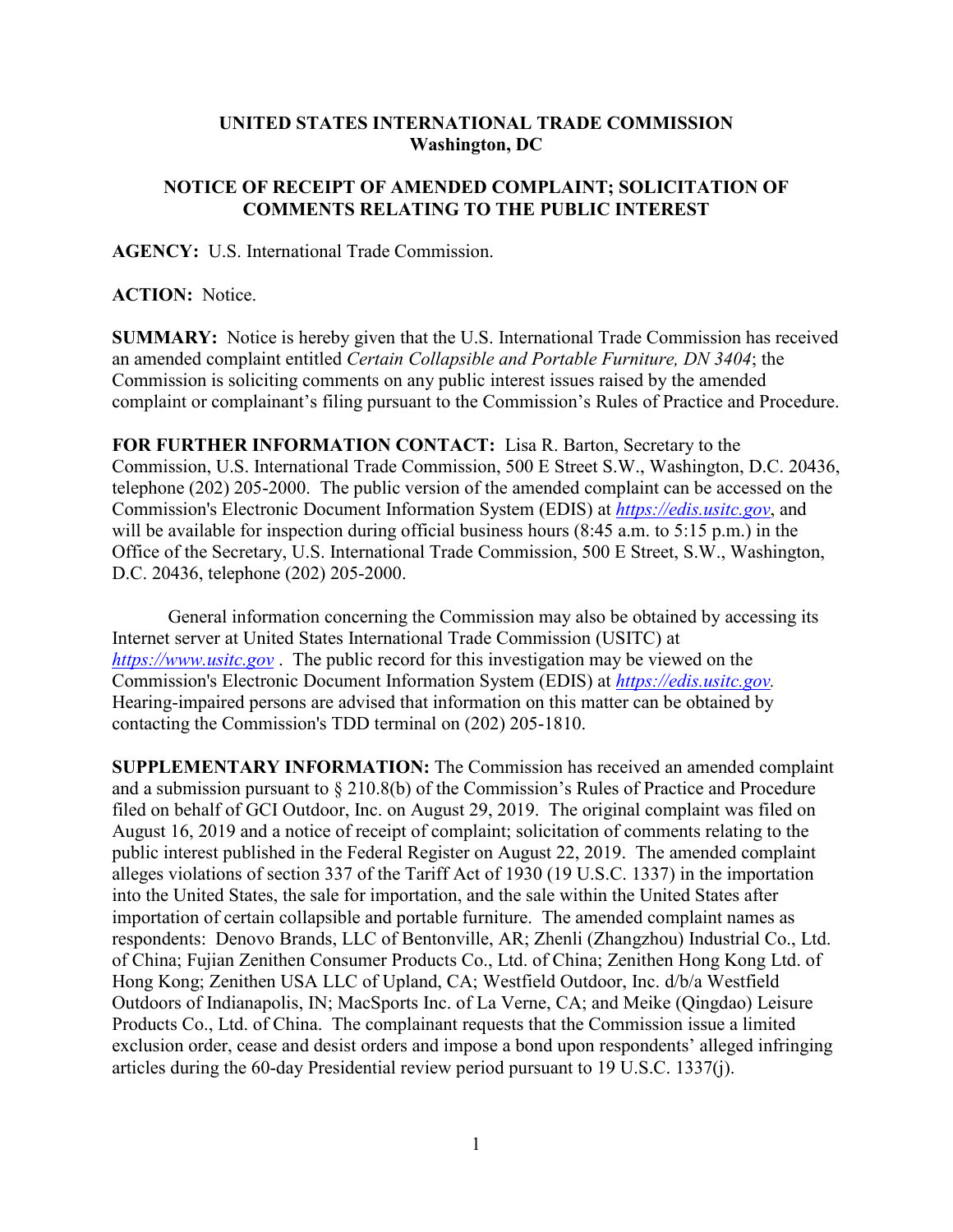Proposed respondents, other interested parties, and members of the public are invited to file comments on any public interest issues raised by the amended complaint or § 210.8(b) filing. Comments should address whether issuance of the relief specifically requested by the complainant in this investigation would affect the public health and welfare in the United States, competitive conditions in the United States economy, the production of like or directly competitive articles in the United States, or United States consumers.

In particular, the Commission is interested in comments that:

- (i) explain how the articles potentially subject to the requested remedial orders are used in the United States;
- (ii) identify any public health, safety, or welfare concerns in the United States relating to the requested remedial orders;
- (iii) identify like or directly competitive articles that complainant, its licensees, or third parties make in the United States which could replace the subject articles if they were to be excluded;
- (iv) indicate whether complainant, complainant's licensees, and/or third party suppliers have the capacity to replace the volume of articles potentially subject to the requested exclusion order and/or a cease and desist order within a commercially reasonable time; and
- (v) explain how the requested remedial orders would impact United States consumers.

Written submissions on the public interest must be filed no later than by close of business, eight calendar days after the date of publication of this notice in the Federal Register. There will be further opportunities for comment on the public interest after the issuance of any final initial determination in this investigation. Any written submissions on other issues must also be filed by no later than the close of business, eight calendar days after publication of this notice in the Federal Register. Complainant may file replies to any written submissions no later than three calendar days after the date on which any initial submissions were due. Any submissions and replies filed in response to this Notice are limited to five (5) pages in length, inclusive of attachments.

Persons filing written submissions must file the original document electronically on or before the deadlines stated above and submit 8 true paper copies to the Office of the Secretary by noon the next day pursuant to § 210.4(f) of the Commission's Rules of Practice and Procedure (19 CFR 210.4(f)). Submissions should refer to the docket number ("Docket No. 3404") in a prominent place on the cover page and/or the first page. (*See* Handbook for Electronic Filing